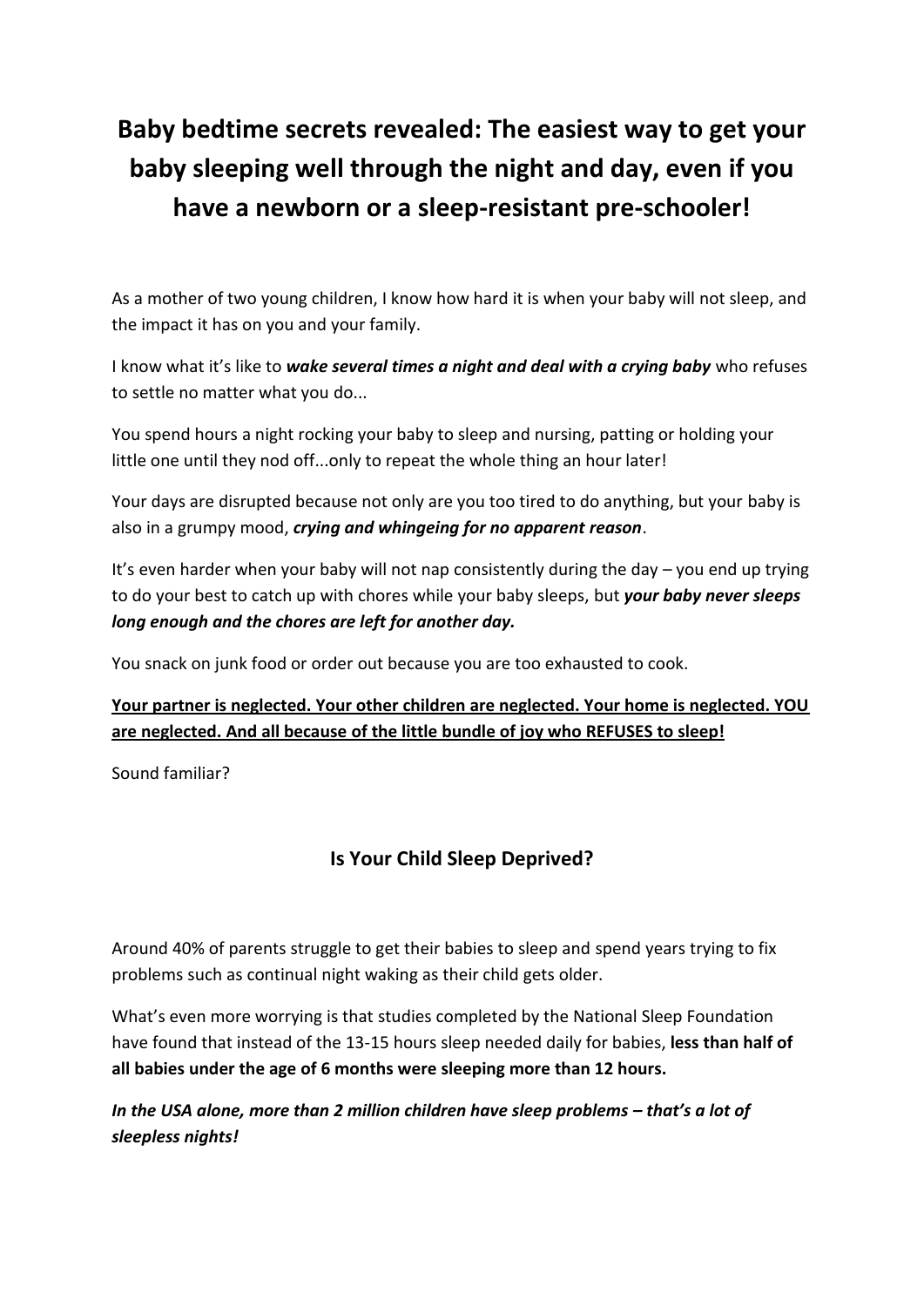What does this mean? It means that a young *baby who doesn't get the required amount of sleep for their age can suffer from chronic sleep deprivation* which can **seriously affect the long term mental and physical well being of a child.** 

What's even worse is that most parents don't realize the significance of this, or understand that their child *needs more sleep*. It's a sad fact that most of these babies go on to develop long term sleeping disorders which can last well into adulthood.

Eating habits and tantrums can be caused by a lack of sleep. If your baby is always tired and crying or fretful for no apparent reason, it is likely that they need more sleep.

As a parent, you need to help them get as much sleep as possible.

But at this stage you are probably wondering...

# **Why isn't my baby sleeping?**

There are lots of reasons why your baby isn't sleeping, but most of these boil down to two things: *bad habits YOU put in your children (usually unknowingly!) and not having a good routine in place*.

For example, did you know you should **NEVER** give your baby a pacifier or dummy to sleep with? This is one of the **WORST** things you can give your baby, and is also one of the hardest problems to solve. **DON'T** do it.

If your baby is demanding and difficult during the day and rarely sleeps well and cries all night, chances are you are shattered and worn out and rarely have the time or energy to do anything around the house or make time for anything or anyone else.

The truth is, even though as a parent you expected to have bad nights and find it hard, nothing could have prepared you for the total lack of sleep and lack of time and energy you are experiencing now...

...and it doesn't get any easier. As a parent, you are expected to know and respond to your child's every whimper and cry, but how can you when you just *don't know what to do*?

Wouldn't you love to be able to go to bed at night *safe and secure* in the knowledge that your baby is not only going to sleep well, but that they are getting the rest they need during the day as well?

Wouldn't you love to be able to wake every morning and confidently deal with whatever life throws at you because now you have the *time and the energy* to deal with it?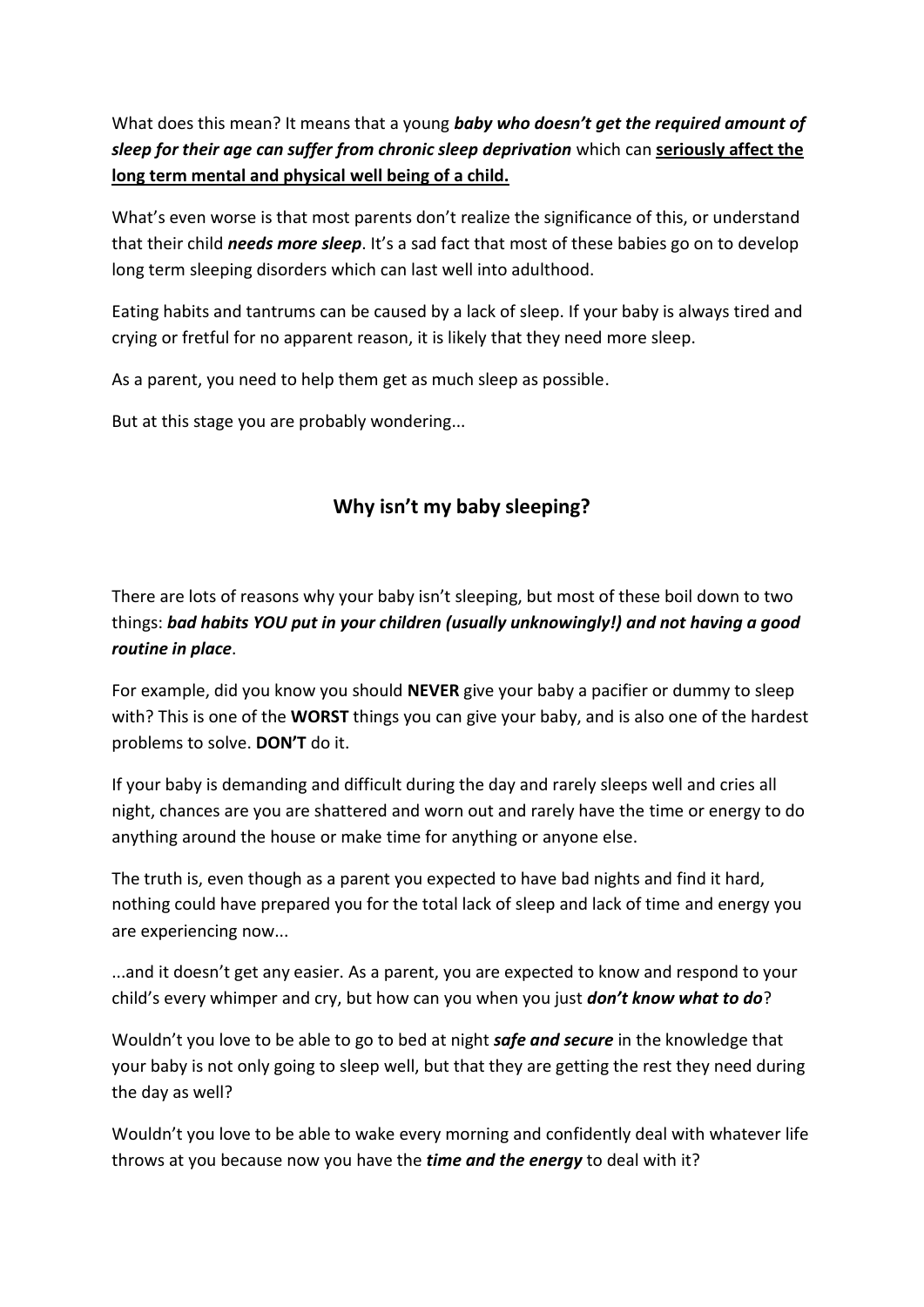What if you could start getting the sleep you need and start having time during the day to deal with the cooking, cleaning, shopping and the other kids, and *still have time to spend with your partner as well?* 

*Even if your baby has never slept a wink during the day and sleeps even worse at night, all is not lost*. As long as you have the motivation and desire to turn your crying, fretful baby into a cuddly, smiling delight who sleeps well during the day and the night, then you can change your situation for the better.

You are probably thinking that your situation is as bad as it gets and is completely hopeless, but I am here to tell you that no matter what your problems are, they can quickly and easily be resolved.

# **Why You Need Help With Your Child's Sleep Problems NOW!!**

You can't just sit it out and hope things will improve...they **never** do! If the following applies to you, then you *need a solution NOW!*

- Your baby cries and frets during the day for no apparent reason
- He rarely sleeps during the day
- He seems resistant to naps and sleep
- He wakes repeatedly during the night
- His naps are infrequent, short and unpredictable
- He cries all night
- He needs a pacifier, feeding, rocking or holding to sleep
- He refuses to sleep in his cot
- He is difficult and demanding during the day

If you answered yes to any of these, then help is at hand.

What about you? If any of these are familiar to you then *you need help ASAP!*

- Permanently stressed and shattered, often on edge
- $\bullet$  Spending hours a night up with baby
- Spending hours a night rocking little one to sleep, or feeding them to sleep
- Snapping at your other half because you are tired
- Severe sleep deprivation starting to make you ill
- Loss of couple time and spare time. In fact, loss of all additional time!
- No social life because your life feels taken over by your baby
- No time for housework, and struggling to get simple jobs done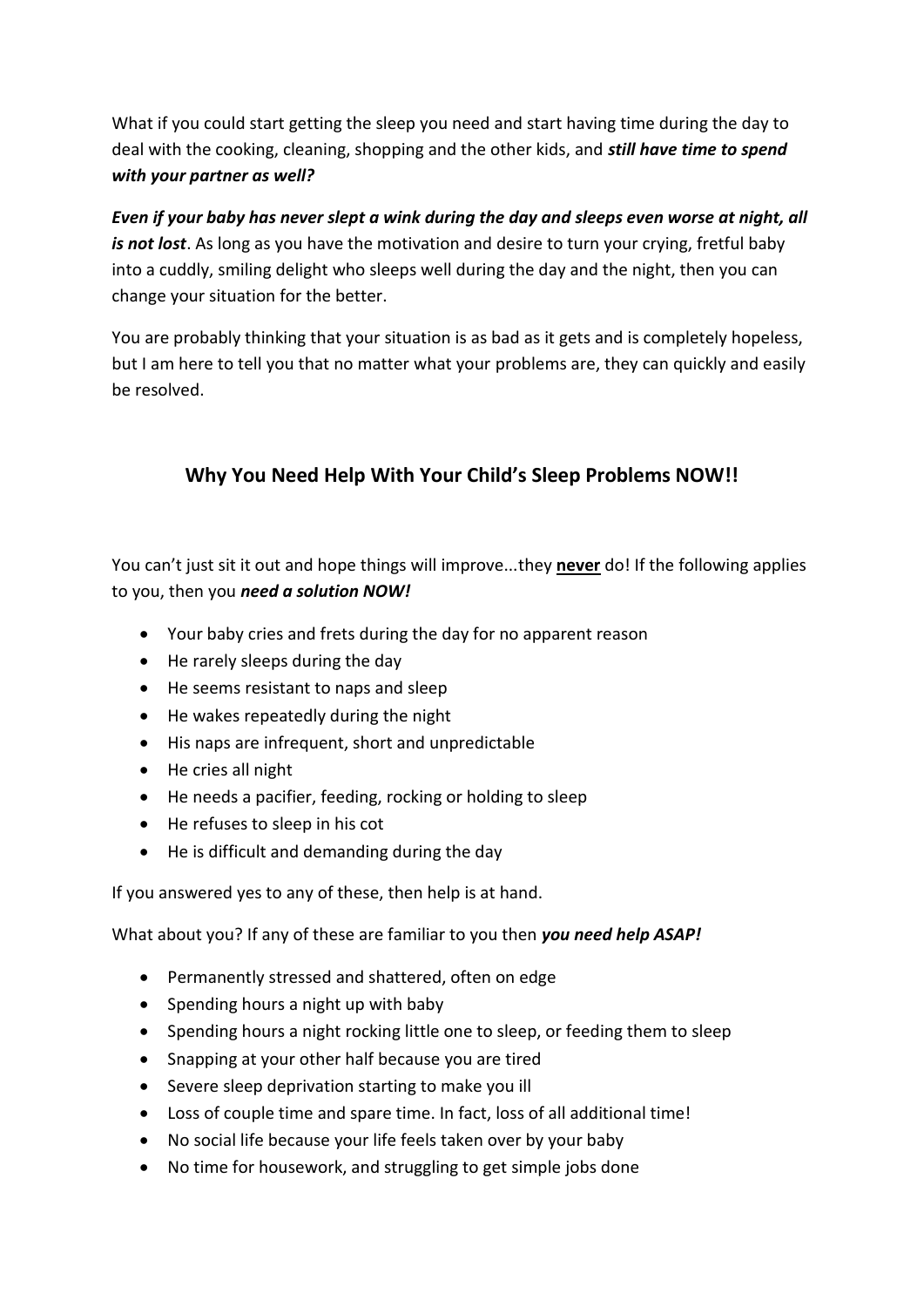- Resorting to take outs and junk because you do not have the time to cook
- Chaotic home where no one seems to know what's going on
- Never knowing where you are from one minute to the next
- Never being able to switch off and unwind
- Constantly worrying about your baby and if he is sleeping enough
- Worried about how your baby is developing because of the lack of sleep
- Falling asleep in front of the TV without realizing

If you answered yes to any of these, then you need to listen carefully to what I am about to tell you, because **what I am about to reveal could seriously change your life!**

You CAN change your baby's sleep habits for good, ensuring that you have a good night's rest and that your baby does too, no matter what you have tried before, or how many times previous sleep training attempts have failed.

## **How would you like your life to be?**

What if you could place your baby down for a nap and know *exactly* when to wake him and when to put him down for the next nap?

What if you could learn when your baby is tired and *respond to your baby's needs instantly?* How would this information make you feel as a mother? More in control? Less stressed?

What if you could get your baby *sleeping well through the night quickly and easily* and **without** spending hours rocking them to sleep?

What if you could *plan your days with confidence* knowing exactly when and how long your baby will sleep?

What if you could finally have some *valuable time* to spend in the evening to yourself and to spend with your other half?

What if I could give you this information and give you the peace of mind you're looking for when it comes to solving your child's sleep problems?

What if the information I gave you had the power to re-organize your home and give you back precious time to *enjoy* your baby without feeling stressed?

What would information like this be worth to you?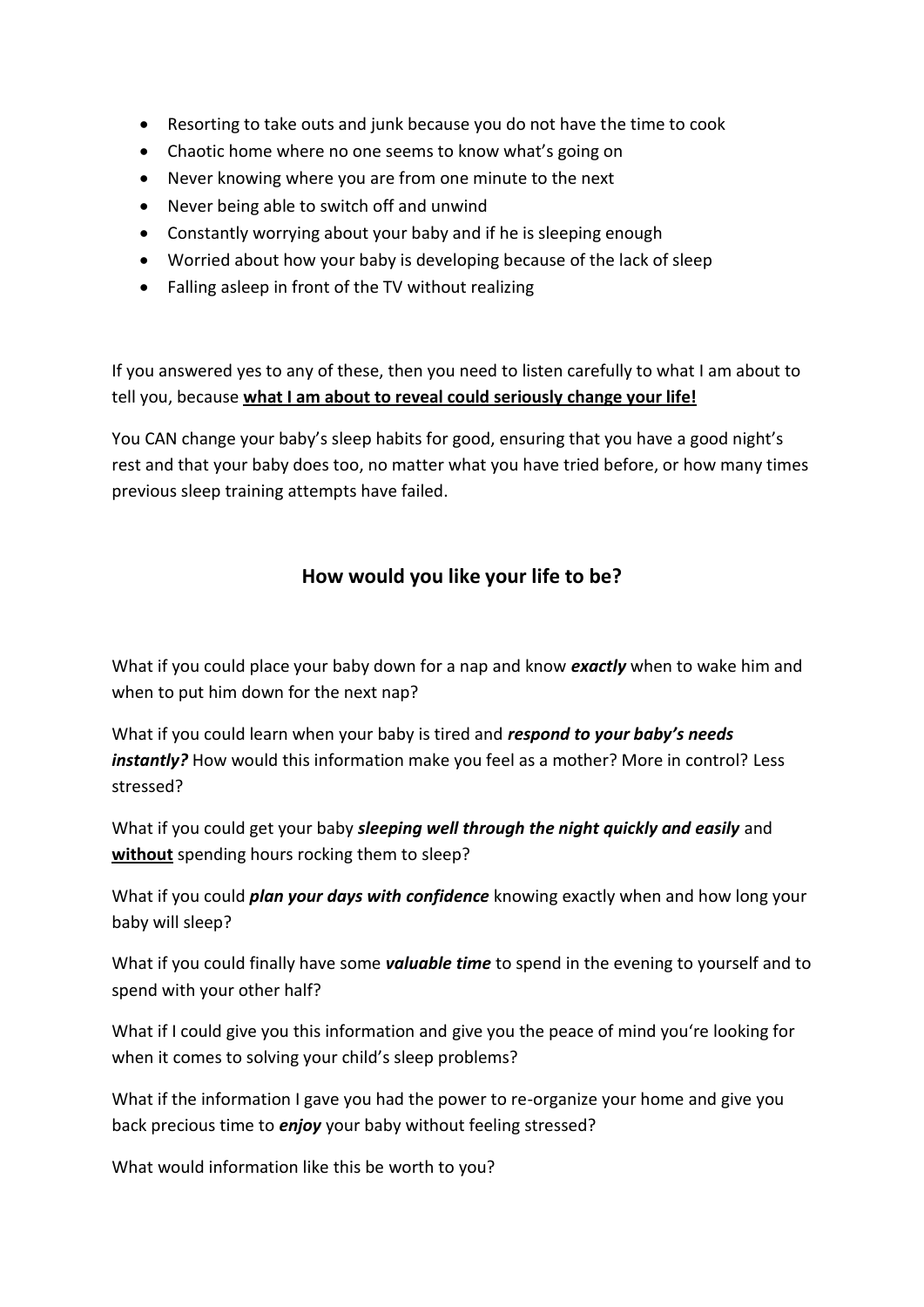## **The Sleepless Nights That Started It All...**

Let me introduce myself. My name is Saira and I am a proud mum of two beautiful boys. My youngest is just a year old and **sleeps like a dream** – 12 hours a night and a two hour nap at lunchtime daily.

**My eldest is six and sleeps 12 hours a night without any fuss and has done so since he was eight months old.** In fact, he could sleep through a herd of elephants! It wasn't always like this though.

When I had my eldest son, I thought that having two childcare qualifications and having worked as a qualified baby consultant at the local pharmacy would help me tremendously once he was born, and I was sure that I could confidently look after him. After all, I had worked in both a crèche and a nursery and had lots of nephews and nieces.

With all that practice, how hard could it be to look after a baby?

Boy, it couldn't have been any harder! *My son spent more time crying awake than he did sleeping.* I was recovering from a caesarean and needed a lot of rest, but as a mum, that is something you rarely get.

*My son would wake anywhere between 7-10 times a night, sometimes crying for two hours at a time and I would resort to endless hours of back-breaking rocking just to try and get him to sleep.* I thought the experience would kill me, and I completely lost my confidence in my own parenting skills, because I felt like a failure.

All the qualifications and experience in the world could not have prepared me for the stress and exhaustion of months of sleep deprivation – I wasn't even sure how I managed to get through each day, let alone remember it.

I was told that the first 6 weeks of a baby's life were the hardest and that babies settle well after this time – no such luck for me, the endless night wakings lasted 8 months...

*...I would never get more than 3 hours of broken sleep a night*, and even worse, I couldn't catch up with my sleep during the day because my little one never had consistent nap times...even when he did sleep, it was never more than half an hour at best.

No Dr or health visitor could tell me what to do or even tell me what was wrong. My husband would even put our young son into the car and drive him around for hours in the hope that he would sleep.

Things came to a head one night when I had spent *two hours rocking my son to sleep* – I thought my back was going to snap. I cried and cried that night, and when he did fall asleep,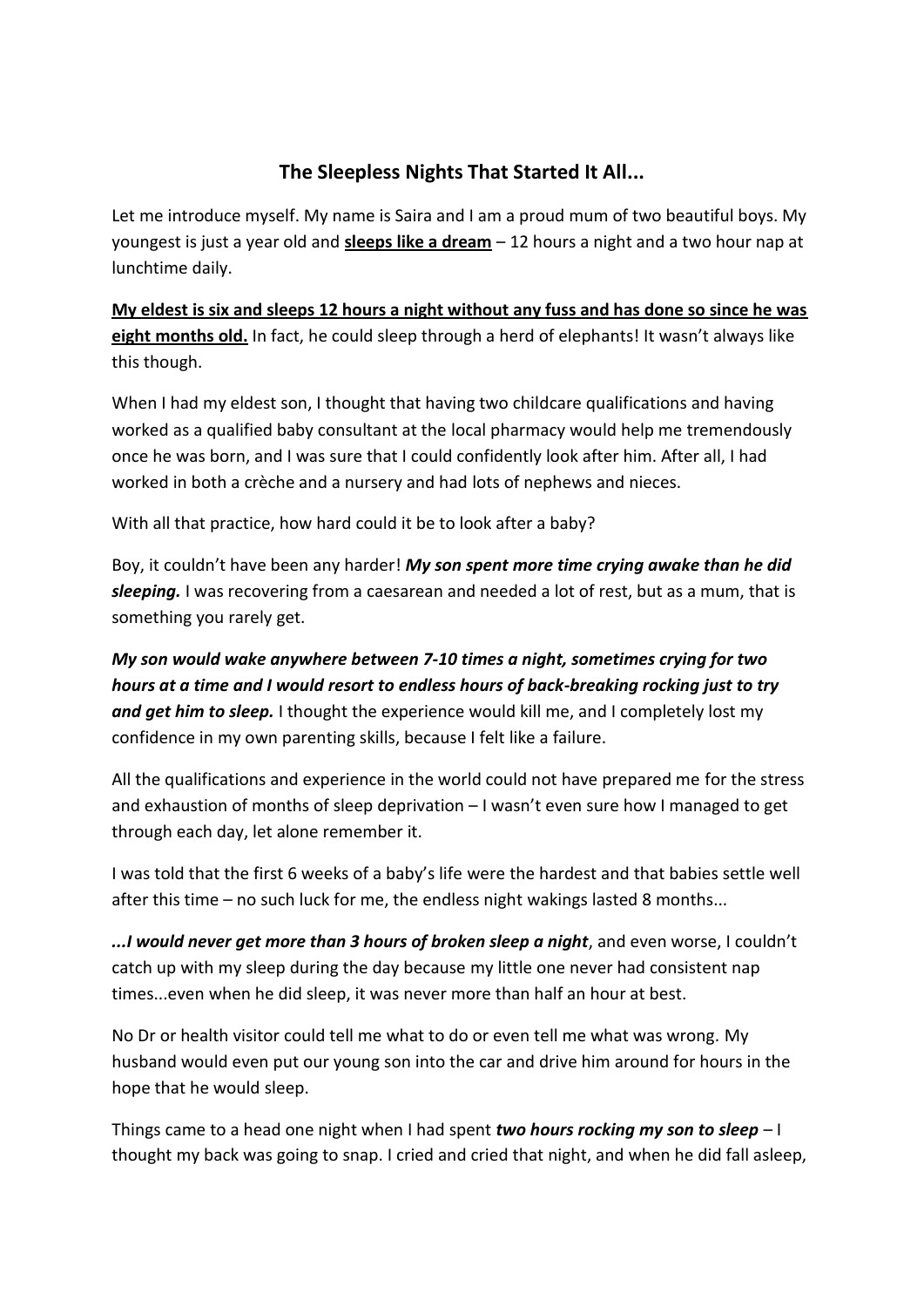I placed him in his cot, only for the ordeal to repeat itself 40 minutes later. I thought I was going to go mad.

My days were filled with dread for the night ahead, and I spent the daytimes in a frenzied daze, running around trying to fit in chores here and there in the rare moments when my son would literally catnap.

I was like a Zombie, and *the lack of sleep at night and the days of restlessness made me grumpy, shattered and not very pleasant to be around*. I would snap at my husband for no reason at all and sometimes I felt so overwhelmed, I would just cry. I was miserable, and I couldn't go on the way I was.

#### **Something had to be done, and it had to be done fast.**

A nurse suggested I try the 'Cry it out' method – where you leave your baby to cry until they fall asleep. *After 45 minutes of listening to my son desperately crying out for me, he finally fell asleep – while I sat outside his room and sobbed my heart out.*

How could I leave my son to cry so hard? I felt **guilty** and although it sorted out his sleeping problems, I never, **EVER** wanted to go through something so traumatic ever again.

Naturally, when I fell pregnant again*, I wanted to avoid the problems I had with my first*  child. I started researching anything and everything I could get my hands on about babies and sleep.

What surprised me was that the local health authority offered NO help or advice for sleep problems in their maternity packs which they hand out to all expectant mums, despite the fact that each year, thousands of parents are referred to sleep clinics for help with resolving their children's chronic sleep problems.

I compiled this information into one source so that I could refer to it easily when the time came. When I read through this information, **I realized in hindsight that it was my fault that my eldest never slept all night.**

The very things I was doing to calm and soothe my child were the very things which were creating the wrong sleep associations and making my son **resistant** to a good night's sleep.

When my second son was born, I had another caesarean and this time, determined not to go through the same problems as I did with my eldest son, *I started sleep training my newborn within hours of birth, using the strategies and techniques I had researched so well.*

It was the best thing I ever did. My youngest has always slept well, and when problems arose, I used my new-found information to deal with the problems quickly and easily. My confidence was sky-high and when three family members had babies in quick succession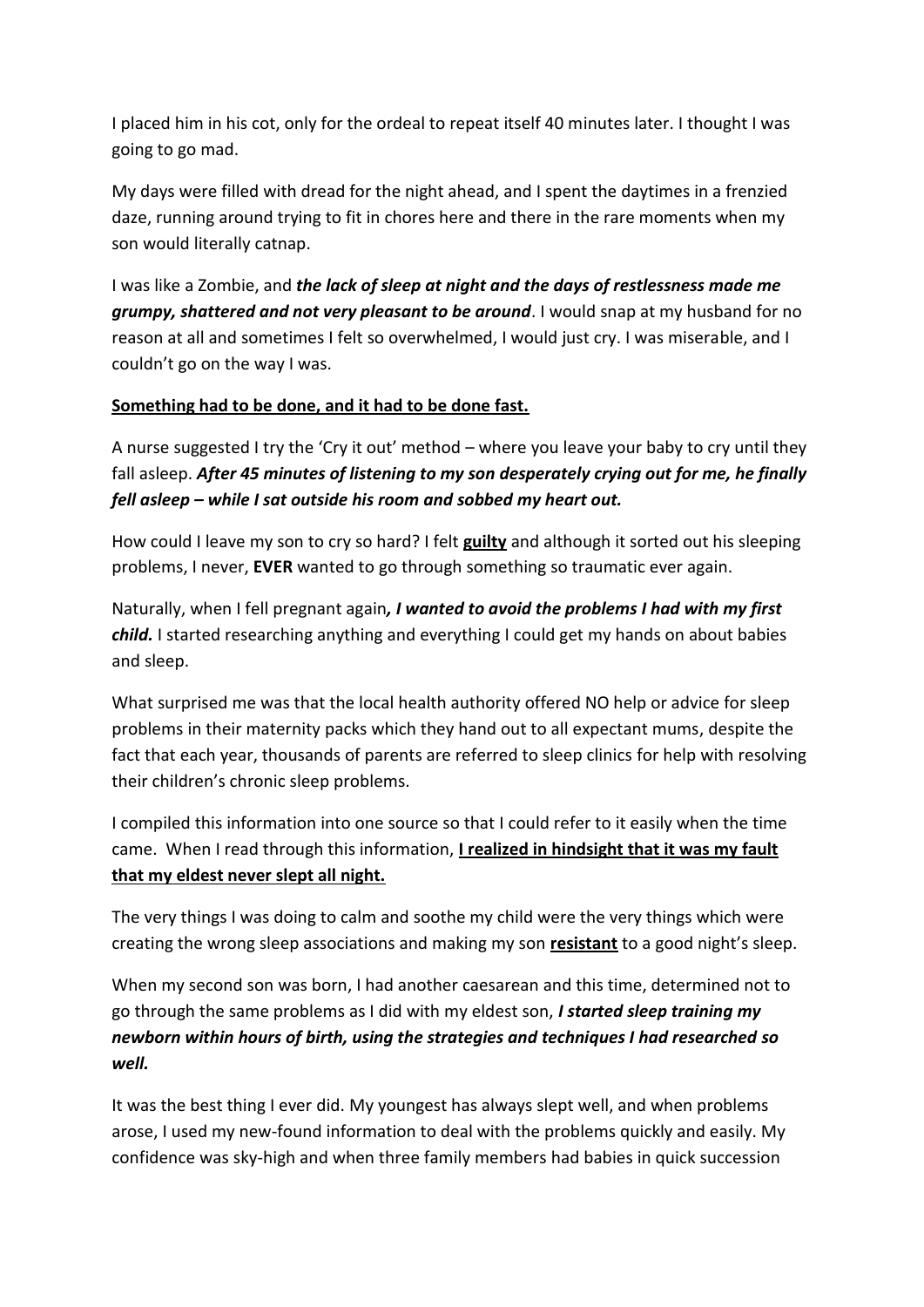around the same time as me, they turned to me for help and advice...advice I was only too happy to give!

Now I would love to share the same information with you.

If you think that your baby's sleeping habits will improve over time, then you are in for a shock.

It's a sad and worrying fact that **bad sleeping habits only worsen over time**, and cause sleeping problems as you get older –the 18 million adult Americans who have sleep disorders are proof of this.

I think you will agree that sleep is one of life's precious gifts and can mean the difference between a rested and happy child who is ready to learn and face the day and a child who is groggy, tired, short-tempered and in no mood to learn.

As a parent*, it is up to you to instil good sleep habits in your child*...so what are your choices?

You could ride it out in the hope that things will improve, but as mentioned before, this rarely solves the problem - instead intensifying the situation.

You could buy one of the other sleep guide books out there, but there are a few problems with these...

Firstly, they don't give you a **choice of which sleep training methods to use and when** – this is essential because children have different personalities and temperaments. These books don't look at the age of a child. For example, the cry it out method cannot be used with children under the age of 3 months and cannot be used for older children over the age of three either.

Secondly, these books *ignore parenting styles*. Perhaps you are not comfortable with strict routines. Maybe you don't want your baby going to bed at 7pm and waking at 7am in the morning. You may not like allowing your child to cry for longer and longer periods of time either, since it feels unnatural and makes you feel guilty.

Thirdly, these books **never** give you comprehensive information on naps and napping schedules. In fact, when researching sleep books, this is the one thing I found to be the most infuriating – they all expect you to know that a child needs a nap but give very little information on how to make it happen.

Finally, these sleep books assume you have a background in science as they delve into sleep theory about why babies don't sleep – sometimes *sleep books can be hundreds of pages long and you have to wade through them to get the most important information*. Let's face it, you need a solution now, and with a young child, who has the time to read such huge books anyway?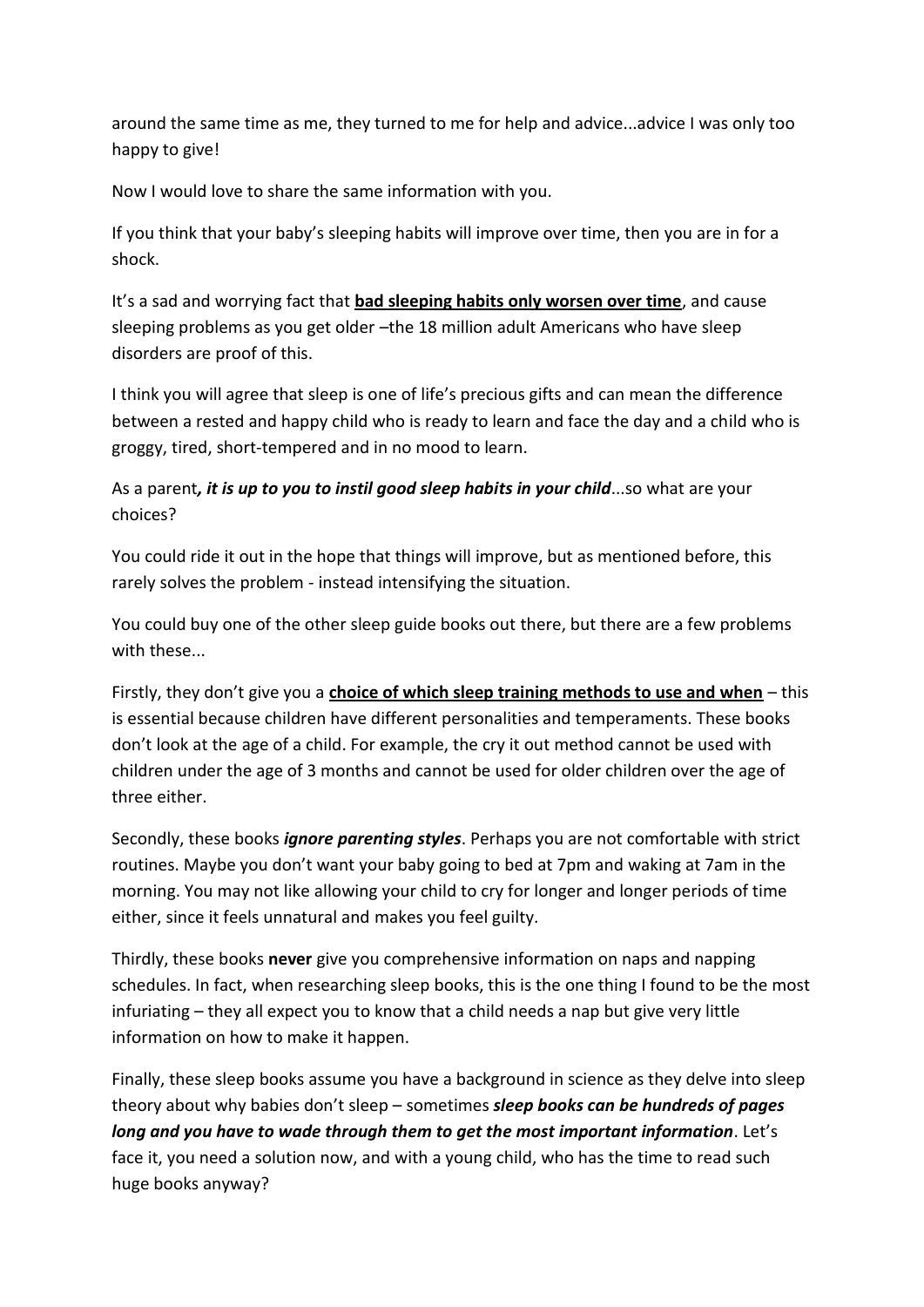You could see your local health visitor about helping you create a bedtime routine which works, but as one health visitor pointed out to me, the only method they recommend is the cry it out method (which I HATE and many other parents hate too) and this *cannot* be used for newborns or older children.

You could go to your local sleep clinic, but as parents will tell you, you have to wait weeks or even months for an appointment. Why waste hours sat in waiting rooms and spending weeks to get to the bottom of why your child is not sleeping? Why not get the solutions you need right now?

What you need is a one stop guide which:

- Presents lots of *different sleep training options* for you
- Covers sleeping habits for different ages
- Can be used from birth through to pre-school
- *Covers naps and napping schedule in detail*
- Teaches you how to recognize sleep signs in babies
- Covers the common problems faced which prevents children from sleeping
- Helps you teach newborns the *correct sleep associations* to prevent long term sleep problems from developing
- Shows you how to *correct poor sleep associations* and break the habit
- Informs and educates you if you are an expectant parent so your first few weeks will go as *smoothly* as possible

You see, parenting styles aren't set in stone and neither is the way that a home is organized and run. Some famous routines out there advocate that unless you follow the routine to the letter, it will not work.

Fine if you like a regimented routine and can deal with the strict nature of a rigid routine, but your individual circumstances may need different timings.

What you need is a routine which is **flexible** and suits you, but most parents are clueless when it comes to creating routines for their children and quite often it's a trial and error option...

...well what if I told you that having a flexible routine is not only achievable, but highly recommended? Babies are not machines with precise instructions, but they are reliable in following their own internal cues for sleep!

## *The secret to a good routine is recognising these signs and responding to them accordingly!*

It's that simple. No more guesswork, no more rigidity following this or following that.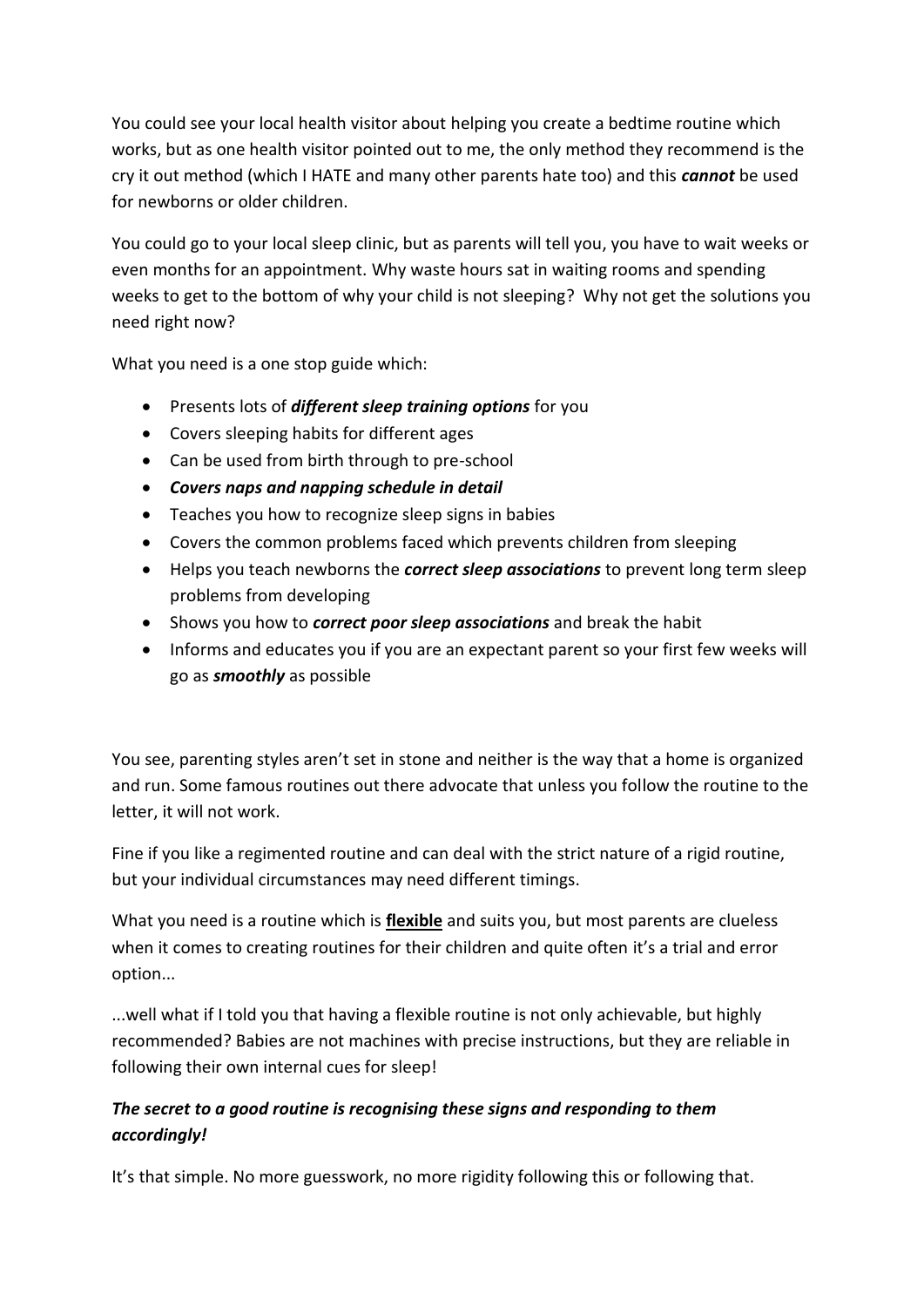And the best part? *The earlier you start, the easier it is*! In fact, if you are an expectant parent reading this, then the information contained on this page could well **save you from months of sleepless nights** and agonizing over how to deal with a fractious child.

## **Introducing the Secret to a Good Night's Sleep – The Ultimate Sleep Guide**

Sleep problems can be solved by creating the right sleep associations and correcting bad ones and then choosing a method of sleep training that **suits the parent and child.**

The Ultimate Sleep Guide(USG) is a sleep training guide to help resolve sleeping problems in children ages 0-5. I wrote this guide to help, guide and inspire parents just like you to correct and perfect their child's sleeping habits so that you can **both get the good's night sleep you deserve.**

#### *Here's How the USG Will Help by:*

- resolving sleep problems quickly
- developing the correct sleep associations so your baby learns to sleep without any help from you or anything else
- **developing lifelong healthy sleep habits**
- **avoiding endless nights of crying...and endless nights of stress for you**
- resolving daytime sleeping issues so you have a chance to catch up with things that need doing
- helping you to create a flexible routine to fit around your family
- discovering common reasons your baby won't sleep and what to do to correct them
- developing *correct* sleeping habits
- **making your life easier and stress free**

The USG is ideal for parents of children ages 0-5 and also for expectant parents who want to be prepared for helping their newborn achieve good sleep habits for life.

#### **What Makes the USG Unique?**

Now, I know what you are thinking. You are probably thinking that this is just like any other book out there and that the USG is nothing new or different. But, what sets it apart from other books is that:

- **•** it is a one-stop sleeping guide which gives you **a choice of how to train your child**
- it gives **detailed napping advice** of how and when to place your baby down for naps
- it helps you develop a **flexible routine** to fit around your family

Maybe you are skeptical of the results that can be achieved with the USG. I was skeptical at first too, until I experienced firsthand what these results did for me and my family.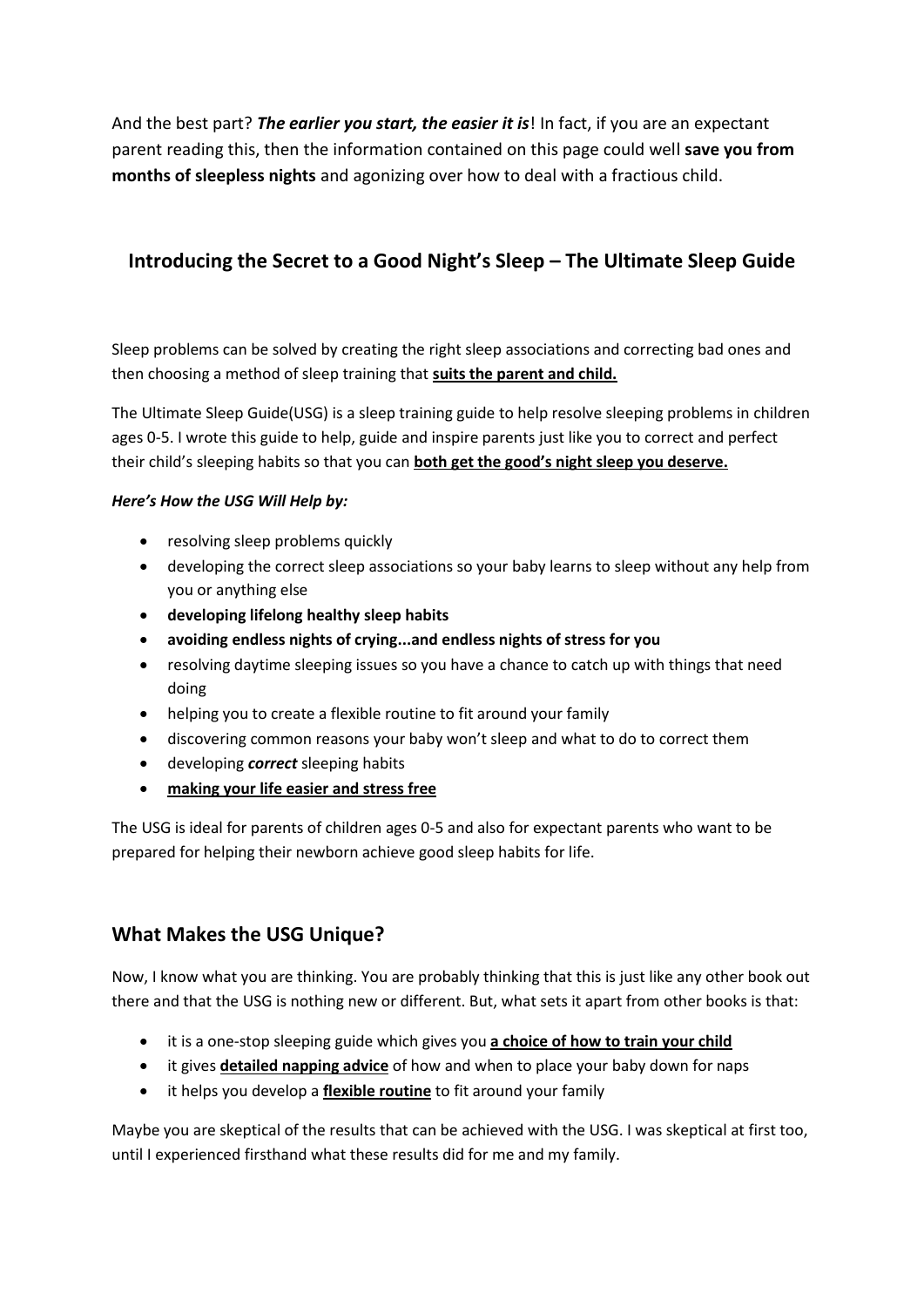I would even go as far as to say that *the USG helped me save my relationship* because as all new mothers know, when you become wrapped up in caring for your newborn, it is very easy to neglect your partner.

It is even easier to take your anger and frustration out on your partner when you have suffered from months of sleep deprivation because your baby will not settle.

The reality is, many relationships breakdown when a child arrives because life changes in ways that you could never expect or predict. It starts when your other half decides to sleep in the spare room to get more sleep...and then it ends up being more of a permanent arrangement than what was expected!

## **What Will I Learn in the USG?**

Good question. The guide is designed to give you the information you need **NOW** without delving into pages and pages of theory. In short, we have nearly 40 pages of power packed sleep-inducing information which will **cut to the chase**. Here's what you will learn:

- Essential tips to get your newborn sleeping well from birth
- The one thing you should **always** do to get your baby into a good routine...**do this one thing and half of your baby's sleeping problems will be gone, paving the way for a good night sleep for you** *and* **your baby**
- The things you should **never** do to get your baby to sleep ignore these and watch your baby's sleeping behaviour *get worse over time!*
- Practical advice on creating a routine
- Creating flexible routines which work around you and your family, making your life simpler
- Ways to *avoid endless sleepless nights*
- Common problems that affect sleep and what you can do to solve them
- Help and advice on solving sleep problems from newborn to pre-school
- The crucial link between feeding and sleep get this wrong and your child will **never** sleep through the night
- Different methods of sleep training other than controlled crying no more guilt trips or letting your baby cry for hours
- Solid advice on naps and why they are essential to help your baby sleep well at night - miss this and you will always have a fretful child
- Nap schedules that work and **change** as your baby grows...so you are always one step ahead of dealing with the natural changes in your baby's sleeping patterns
- Solutions to changes in a child's routine and more importantly, how to get back on track

And lots, lots more!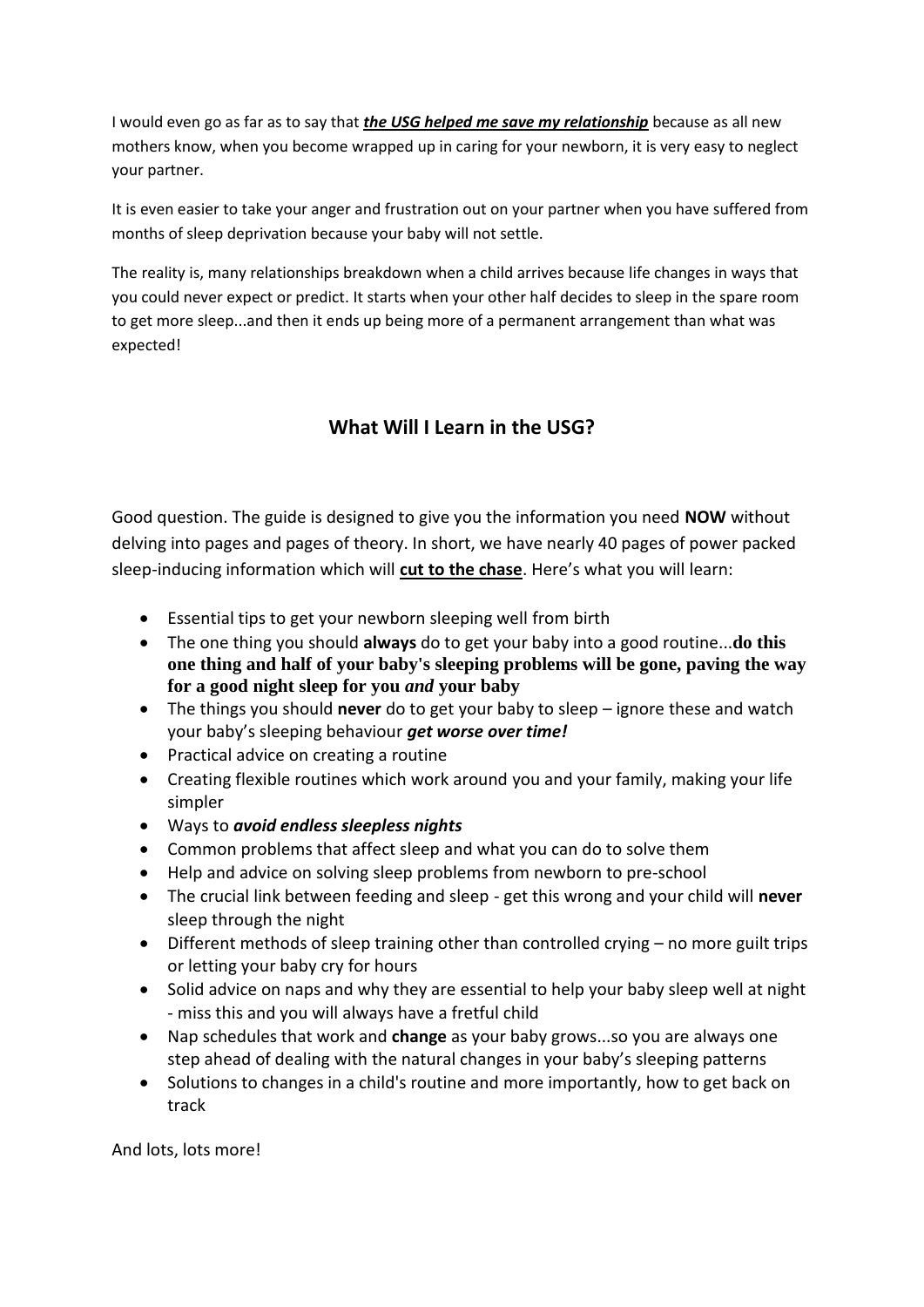With the USG, you are **GUARANTEED** to have your child sleeping better within 7 days and a *dramatic improvement* in less than two weeks.

What price would you pay for a good night's sleep? Just think of the benefits to you and your baby:

- 12 hours sleep for your baby during the night, which means solid sleep-time for you!
- solid naptimes during the day
- More energy to cope with the day ahead (let's face it, who doesn't need that?)
- A rested, happy baby which is a delight to be around
- Assurance of knowing your baby is thriving and *getting the sleep they need* for growth and development
- Improved concentration skills for your child see your child excel in their learning!
- Setting good sleep habits for life
- You and your family finally going to sleep at night with the comfort and knowledge that you will have a *peaceful* night
- No stressing over when baby needs to feed or sleep with the advice in this guide, you will know **EXACTLY** when to feed your baby
- Simple routines that even someone who has never done babysitting can do with confidence
- A more confident you! Yes, believe you me, as a parent you need the re-assurance you are doing the best job, and nothing is better than a *happy baby to boost your confidence in your own parenting skills!*
- Prevent long term sleeping problems which can last into adulthood
- Learn how to get your baby into a routine quickly so you have a more ordered and relaxed day
- Several sleep training methods to choose from so you have complete control and flexibility over how you train your child
- Learning the correct way to structure feeds so that your baby doesn't wake from hunger and stays asleep longer!
- no longer guess when your baby needs a nap with these methods, you will know *instantly* when your child needs sleep
- *learn the 7 golden rules of sleep so that your baby learns to sleep without assistance from you –* these methods alone will **DRAMATICALLY** improve your child's sleep
- e eliminate the guesswork of why your baby is not sleeping  $-$  and deal with it so your baby *does* sleep
- prevent your baby from being fully woken from sleep during the night and prevent middle of the night meltdowns!
- prevent hours of crying a night (and save your sanity in the process!)
- quickly *resolve disruptive sleep behaviour* in older children and get them sleeping well again, no matter how resistant to sleep they are!
- Provides the tools for make parenting in the first few weeks calmer and more relaxed
- Sets the stage for excellent sleep habits in later life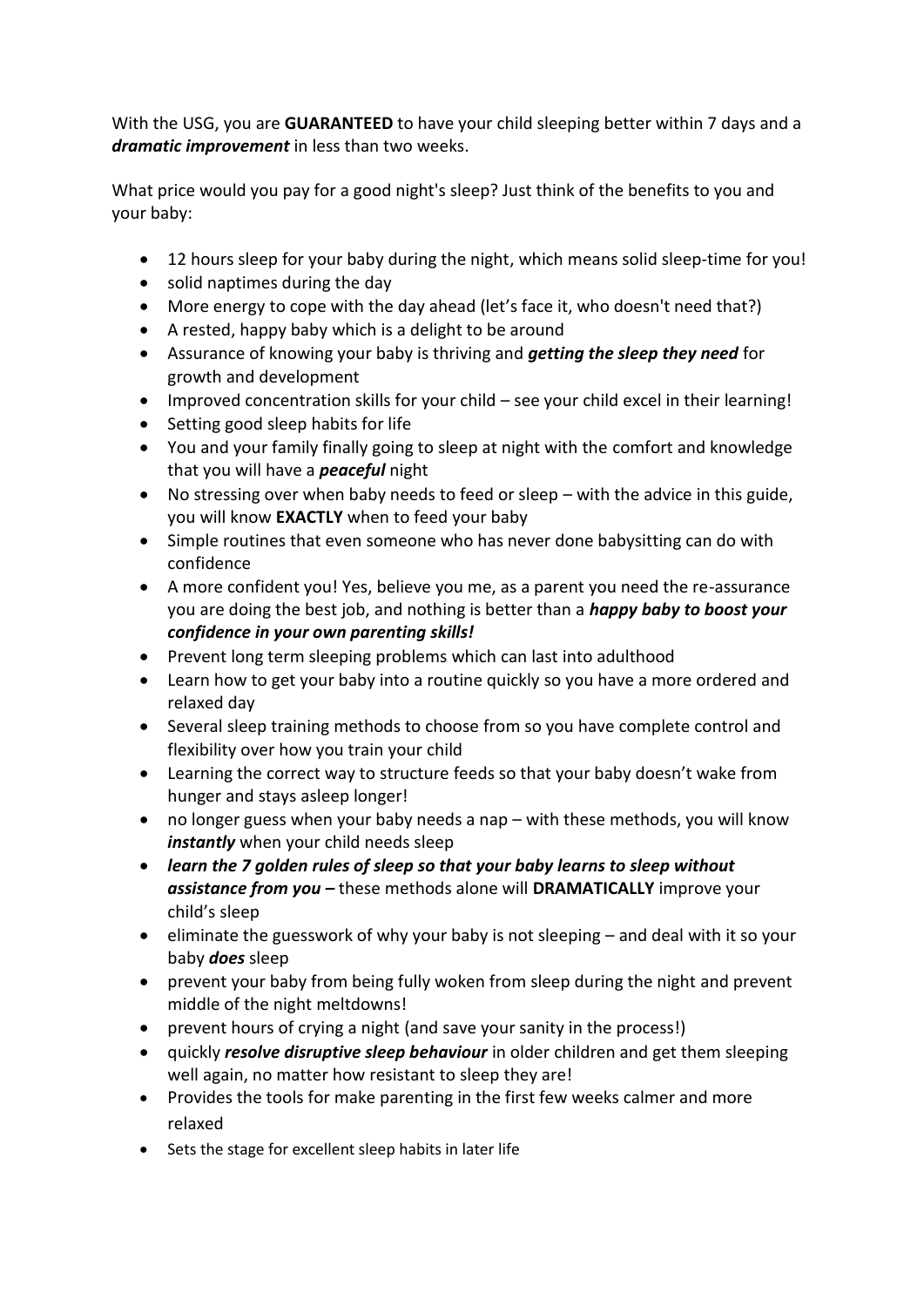- Help parents and children become better sleepers and *avoids the problem of late sleepers and early risers –* this will ensure you **BOTH** get a good night's sleep and more importantly, **you** get enough sleep!
- Create order out of chaos and makes the bedtime routine a calming and enjoyable experience for both you and your child
- prevent long term sleeping problems associated with too much or too little sleep
- Avoid your baby developing a 'second wind' where baby is so tired that they become hyper and difficult and resist sleeping altogether
- Allow you to get some *well earned rest during the day or allow you to catch up with chores while baby naps*
- Regain control over your home, making it more relaxed because you have more time to get things done!
- Have a routine which creates predictability and allows you to plan the day ahead without disruptions – you will wonder how you ever managed without one!
- Prevent your child getting overly tired by learning to recognize the sleepy signals in your baby
- Avoid tantrums and 'meltdown' in older children using a consistent routine
- Prevent nap problems and allow your baby to have more rested sleep
- Teach your baby sleep cues which make it easier for your little one to fall asleep
- *Deal with disruptions confidently* such as holidays and days out so you are well prepared and know what to do
- Layer your bedtimes for other children to *put you back in control* and allow you to give each child your undivided attention – your children will **NEVER** complain that you don't read them stories or never have time for them again!
- Tips to deal with common health problems such as teething, colic and colds so preventing sleeping problems associated with these
- *learn how to change routines to adapt to your growing baby* so you can keep them sleeping well regardless of their age
- *prevent early rising at 5-6am so no more early mornings – and the best bit? You get a lie in!*
- Sleeping logs to help you identify and understand your child's sleeping patterns
- Resources section so you know where to buy everything from!

And many more benefits besides! The greatest benefit though is the peace of mind you have of knowing how to deal with your baby quickly and easily. Even better, the USG puts you the parent back in control of your home.

Your baby will sleep better and for longer – guaranteed. The USG gives you the assurance of *knowing* not only that things will improve, but that your baby is **getting the rest he needs for optimum health and well being.**

Nothing is more important than the health of your child, and the USG is the best way to give your baby the **gift of good sleep.** It is also the PERFECT way to help you manage your days and make them more **predictable and less stressful.**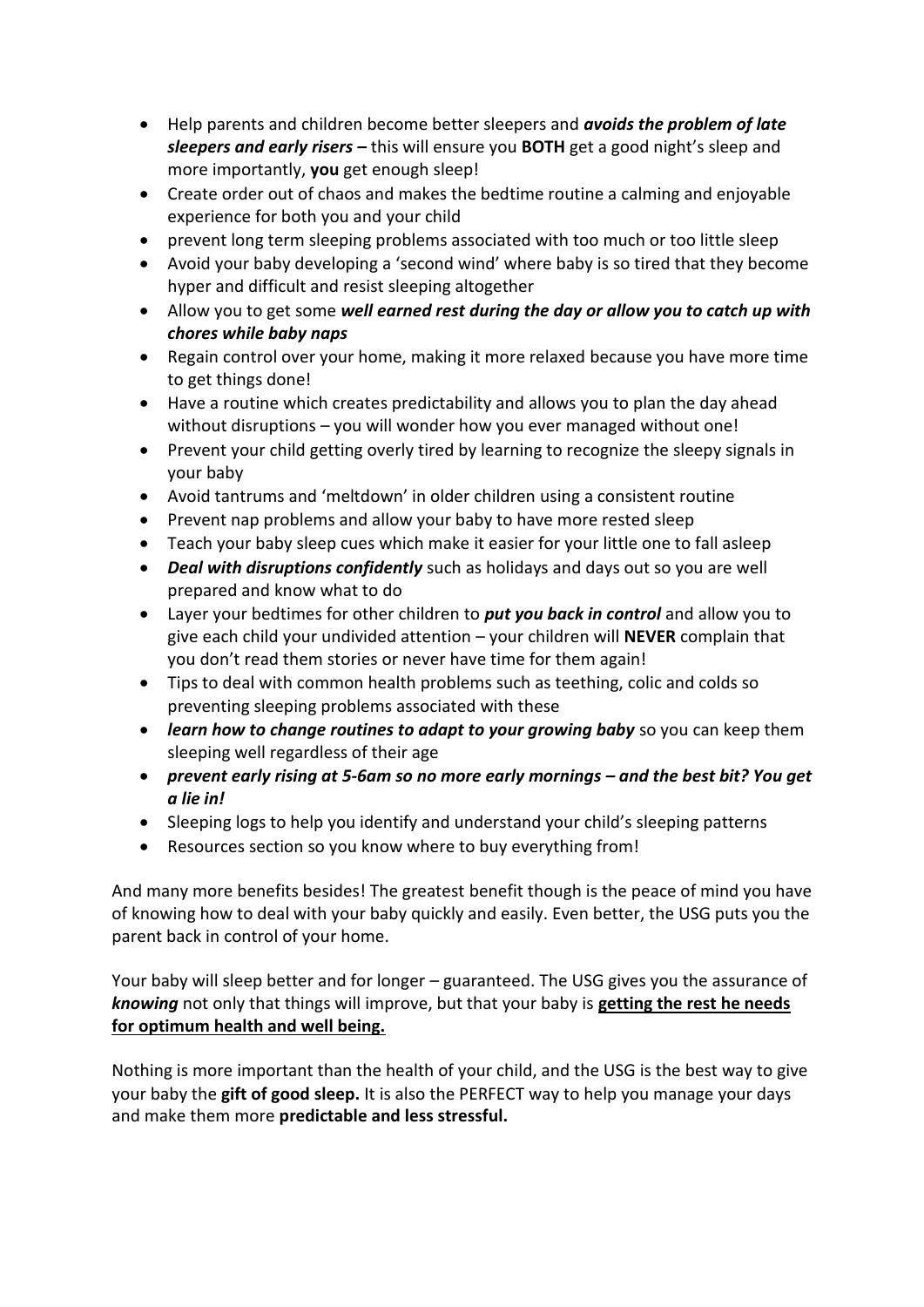If you are a new parent, then chances are you feel overwhelmed and perhaps a little scared of the responsibility of looking after your precious newborn. Just remember, *no parent gets it right straight away, there is always a learning curve!*

I literally did nothing more than wing it for the first 8 months of my eldest son's life, and none of my childcare qualifications helped me in the slightest!

As a parent, whether you are doing this the first time or the fourth time round, you still feel apprehensive, worried and scared. Why? Because you want the best for your baby and worry that perhaps you aren't doing it right.

But the USG helps you *deal with the fear, worry and anxiety* because it gives you the **confidence** to interpret your baby's most basic needs of sleeping and feeding – and do it with certainty.

Nothing makes you feel happier or more content when you see your baby happy and developing well right before your eyes...it's the **ultimate proof** that you are doing the best possible job with your little one.

Now who doesn't want that for their child?

Forget these A list celebrities which look like picture of glowing perfection just minutes from birth – these women have an army of nannies and helpers to make their job as a parent easy. In fact, I would say it was cheating!

But once you have the *tools to know how to deal with your baby*, it will give you the inner glow that only a proud parent can feel when they look at how well their bundle of joy is doing...*safe and secure* in the knowledge that all is being done to help *nurture and grow* their little ones into healthy human beings.

What would a happier and calmer home environment be worth to you?

But don't take my word for it, read some of the testimonials from parents and family members who have used the guide:

'I had my son after 11 years (I have two children previously) and its *easy to forget* how hard it can be. I was very poorly after having my son, and the techniques in this guide helped tremendously in dealing with his night time sleep habits and in helping to resolve his lack of naps during the day. I am so glad I had a chance to try this guide.'

Mrs Sarwar, mum to 14 month old Ismael.

'My little one was born with gastric reflux and never slept at night. He fed badly due to a throat problem and the tips and techniques from the USG were a life saver. Although he is nearly two and isn't sleeping through the night (because of recurring health problems which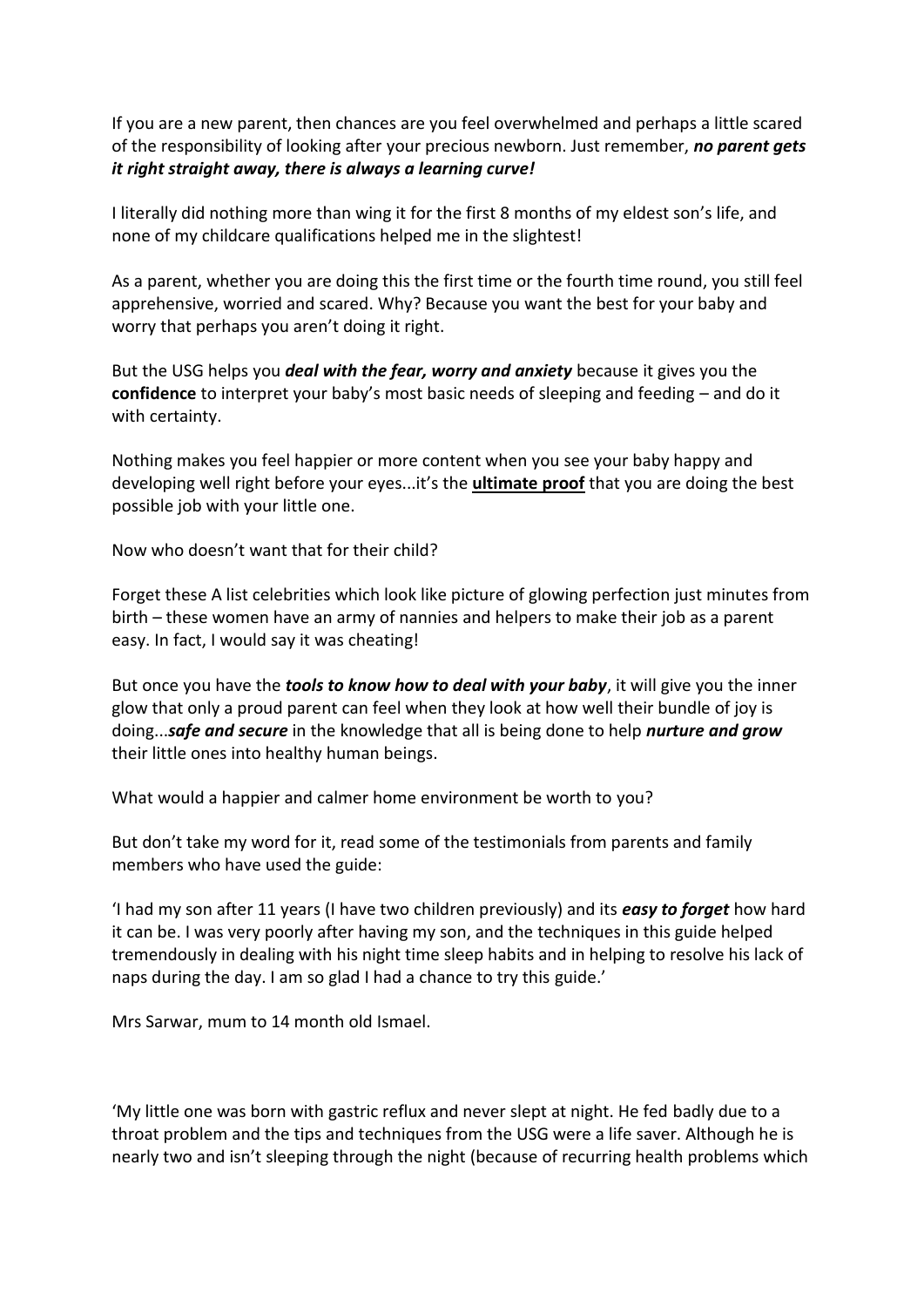means he is severely underweight for his age), he is only waking once in the night and then falls asleep easily without any fuss after a quick feed.'

Fuzzy, mum to 23 month old Moses.

'I can't believe we even have a baby in the house! Jay sleeps brilliantly well, and is a pleasure to be with! He *sleeps a solid three hours during the day and gives my wife enough time to deal with the chores or even just relax!* Jay goes to bed at 10pm and wakes up at 10am everyday. I get to spend quality time with my wife in the evening and we can have a lie-in in the morning without worry. The sleep routines have changed our lives for the better and there is a relaxed atmosphere in the house. Everything is *calm and predictable* and it makes planning outings easy.'

Dali, dad to 11 month old Jay.

You see, you can either ride out your current situation and hope for the best, hoping for the day when your baby actually sleeps all night (which in all honesty is as likely as finding a lump of gold in your garden)...

Or you can do something about it right **NOW** and **start seeing results in as little as a week**.

Why waste the precious sleep time of your child which your little one **needs** to develop into a healthy adult...you can resolve the situation now...

...or you can do nothing and wait for your child to join the 2 million other worried parents who spend night after night stressing over another sleepless night and disruptive day.

The choice is yours, so what's it to be?

## **The 'Use it and Snooze it' Guarantee**

With the USG, you have nothing to lose with our iron clad 'Use it and snooze it' guarantee.

You have a full three months to try out the sleep guide, and if you don't start seeing results in as little as a week, then I will refund your money, no questions asked.

How does that sound?

Now, some of you may be wondering why I am giving you three months to try the guide and saying you can see results in as little as a week, right?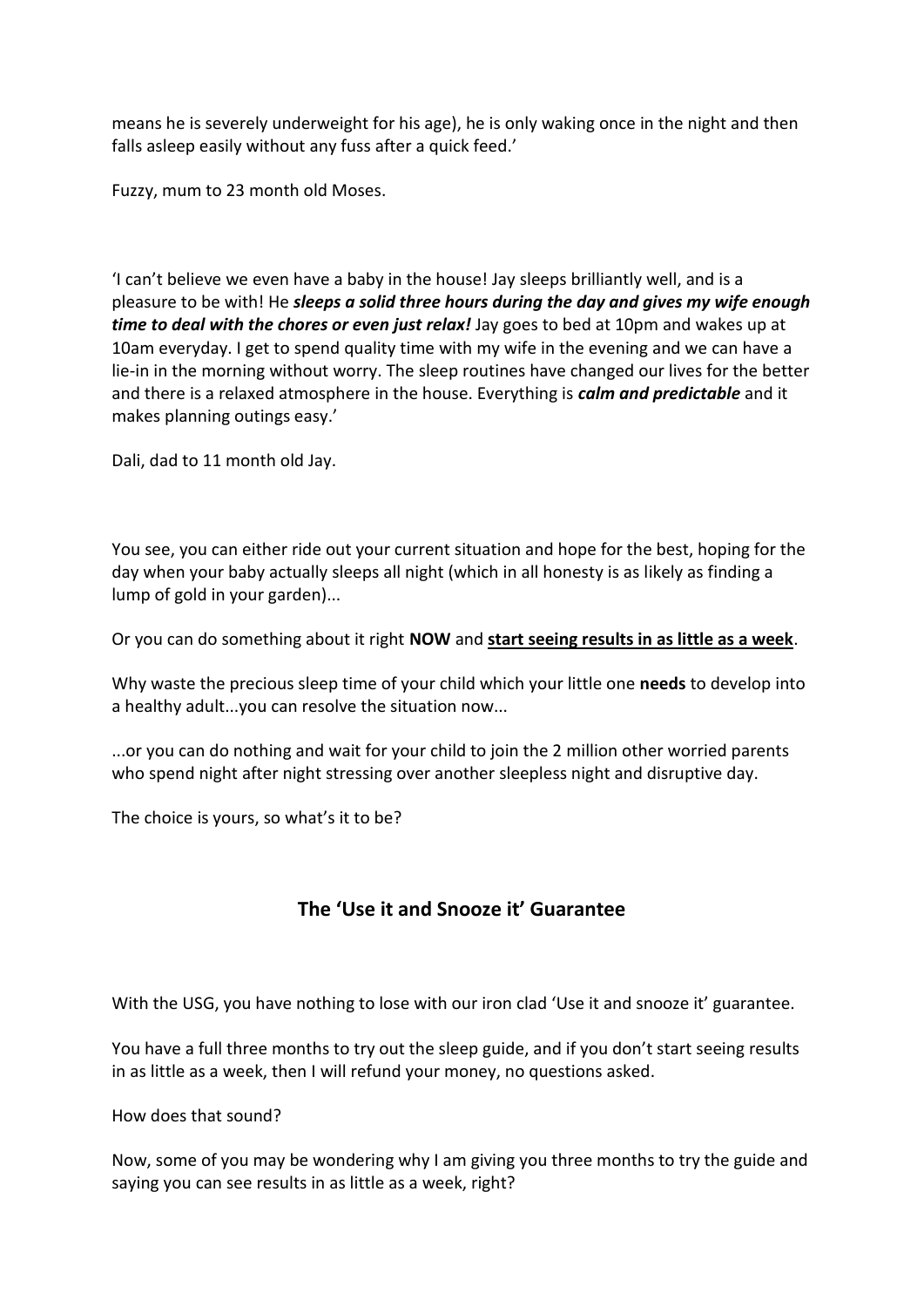The reason is simple. Because how quickly you see results will depend on the age of your child. If you are using the guide for a newborn, it takes time to instil good sleep habits, so may take 2-3 weeks to implement the techniques **because your baby has to learn new behaviour.** 

Older children can be **more resistant** to change, so it may take a few weeks to see positive changes – but the bottom line is that you WILL see them.

This is why I am offering you a three month guarantee so you have no excuses not to try everything in this guide before deciding whether it is for you or not.

#### **Here's what you get when you order right now...**

You get the Ultimate Sleep guide which will be available to download instantly upon payment PLUS you also get:

- Bonus report on 10 easy baby weaning recipes
- Bonus report on 10 finger foods for toddlers

The USG and the bonuses can be yours for the **low price of just £9.99 which you can have now**. It's easier than waiting for months for an appointment at a sleep clinic and easier than buying lots of books on different types of sleep training.

Don't forget, you will find comprehensive napping information in the USG which is missing in other books, as well as being able to **stay in control of baby's routine** instead of sticking to a strict routine as suggested by some books.

Believe you me, £9.99 is a small price to pay for a good night's sleep and less than buying one book on sleep problems. The reality is, unless you find everything you are looking for in one book, you will end up spending much more on additional help and resources.

With the USG, you have no need to rely on the guilt-inducing cry it out method, because you have several methods to choose from.

You will also receive two bonus reports on meals for babies and toddlers which you won't find in other sleep training books.

#### **You really have nothing to lose except the sleepless nights and restless days!**

Buy the USG guide and start seeing results in as little as a week:

- Get your life back
- Have your baby sleeping better
- you sleep better
- family time more relaxed and calm